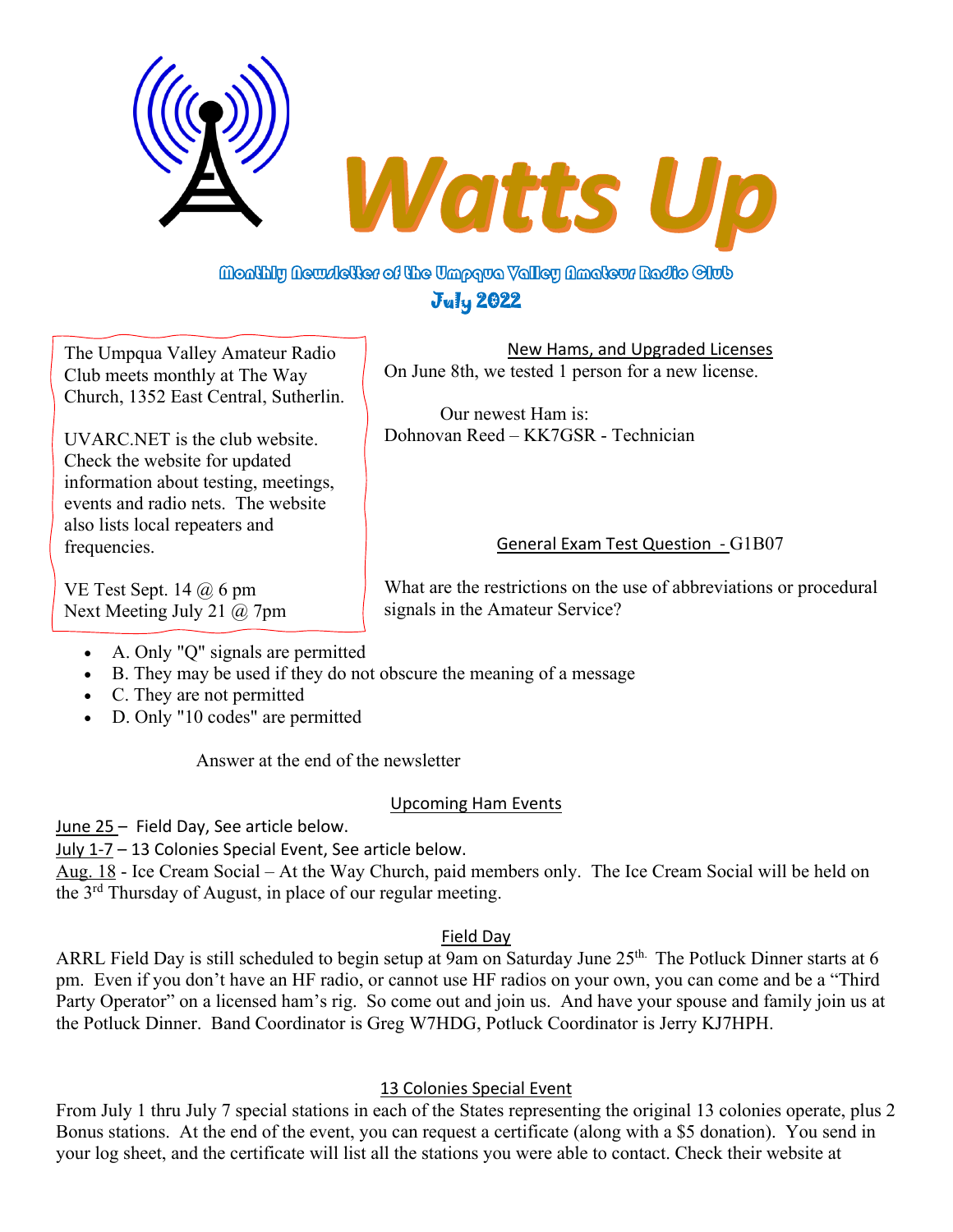http://www.13colonies.us It's a fun event. It gets a little tricky breaking through some of the pileups, because all the stations are on the east coast. Several of the club members have participated in the past. Last year I got QSL's on 7 of the 15 stations. All bands except 60 meters are available for us, and all modes are possible.

#### August Newsletter

Your ever vigilant and hardworking Newsletter Editor will be off to Boy Scout Camp most of July. That means that in all likelihood, there will not be an August newsletter.

#### June Meeting minutes

Below are the un-approved minutes of the June 16<sup>th</sup> UVARC meeting. Corrections or additions to the minutes need to be referred to Sec./Treas. Pam KK7BWM Note: These Minutes have been condensed for the Newsletter. Contact Pam for the full Minutes.

President called meeting to order with the Pledge, and Roll Call was conducted. 21 Members present.

Presentation of May's Club Minutes & Treasure's report was done by Pam KK7BWM. Both were unanimously voted on and accepted as read. Pam KK7BWM will no longer read minutes at the meeting. They are available on Watts Up and at the meeting for review. Minutes were approved by membership as written.

Repeater's Report: Clancy K7CAM delivered report that all repeaters are running well. He will be adding coax cable to hook up remote.

Ice Cream Social in August. Instead of the regular club meeting, there will be a member's only Potluck and Ice Cream Social held at 6pm, third Thursday of August (18th).

Paul W7PEB will not be available to do the Simplex Net in July. Greg W7HDG volunteered to take his place.

Report on SEA PAC Ham Convention on June 3nd – 5th, Steve Sunderland N7TPK attended and reported that it was not as large as in previous years, but still largely attended and very fun and informative.

The VHF/UHF Contest: June 11th, on Callahan Ridge was attended by Steve KB7WDP, Mark N7MHR, Bob KF7FID, and Greg W7HDG. They reported to having a good time, with contacts as far away as Colorado.

Club 2-Meter FM Net, New Net Control, Jim WN7COO will be stepping down as the controller and needs someone to carry on with this Net. Starting in August. Notify Jim WN7COO and/or Steve KB7WDP if interested. 6-meter SSB Net Controller Needed: President Burke asked if anyone was interested in establishing this Net; a volunteer is needed

ELMER Sign-up Sheet: Those interested in being an Elmer for the club's new members, please sign up, and notate your interests and/or specialties.

New FCC Regulation: Commission Registration System (CORES) requires all Hams to create a new registration in the new CORES system. Jim WN7COO explained that all Hams must go into the program and register. Must create a new password of 12-15 characters, and register your FRN# to username.